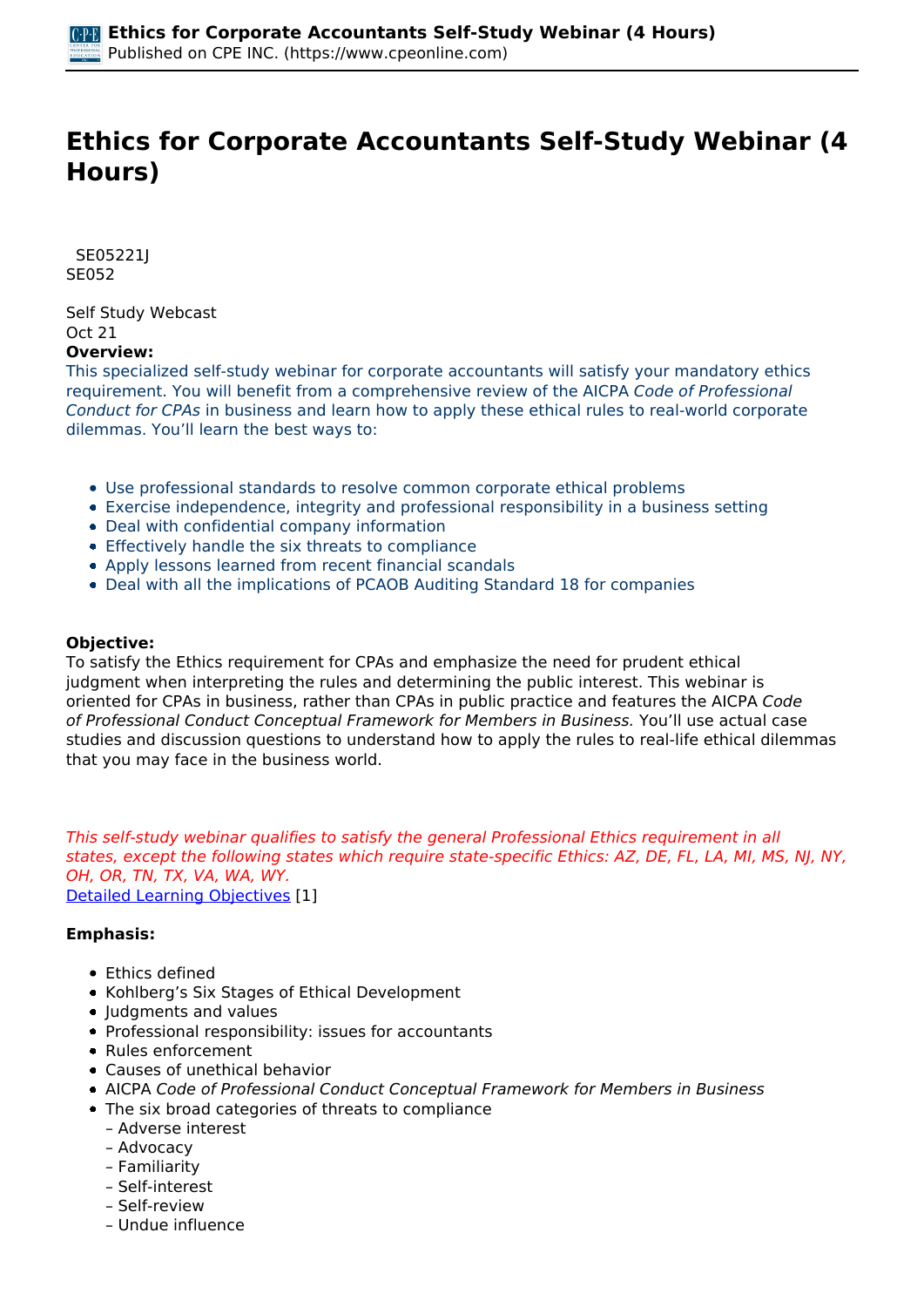

*Published on CPE INC. (https://www.cpeonline.com)*

- *Overview of notable financial scandals*
	- *Enron*

*• Recognize the different stages of ethical development articulated by Kohlberg*

*• Recognize the primary layout of the AICPA's Code of Professional Conduct*

*• Recognize the characteristics of effective employee hotlines*

*• Recognize the steps to be taken when in an ethical conflict with no obvious solution* 

*• Identify the financial statement preparer's obligations to the outside auditors*

*• Identify the steps to be taken when attempting to eliminate or reduce threats to a CPA's compliance with the AICPA's Code of Professional Conduct*

- *Volkswagen*
- *Bernie Madoff*
- *Wall Street issues*
- *International scandals*
- *Implications of PCAOB Auditing Standard 18 for companies*

*Bottom***Prerequisite:**  *None.*

**Preparation:**  *No advance preparation required.*

#### **Level of Knowledge:**  *Basic.*